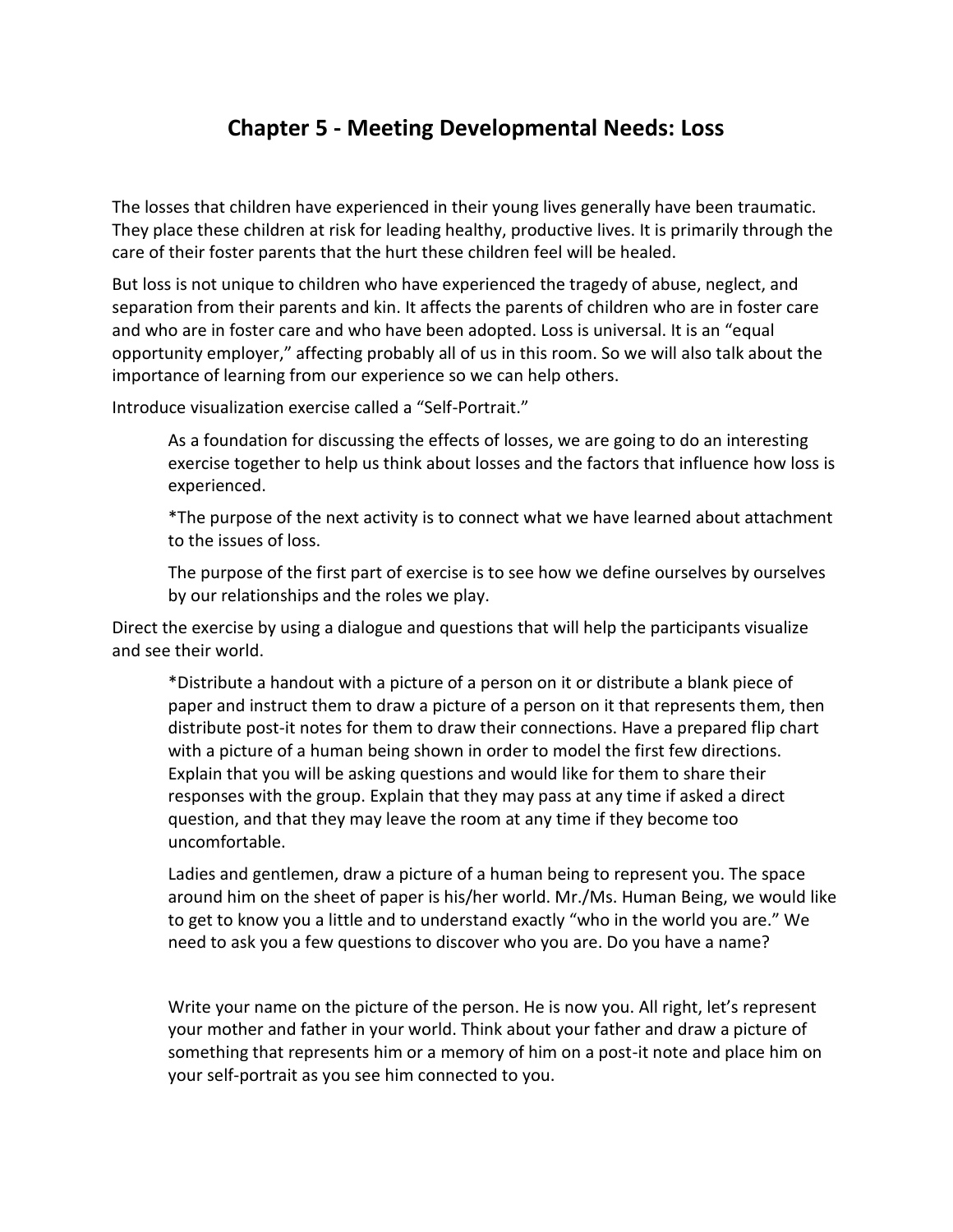\*Trainer needs to model this by drawing something about their own father such as fishing, working, etc. Be sure that you give permission to participants to write or draw their answers. As the trainer, you should model both options.

Now, think about your mother and draw a picture or write words that represent her on another post-it. Place her on your self-portrait as you see her connected to you.

Continue to direct the exercise by helping them to identify and represent the other significant connections in their lives.

\*Ask participants to draw each of their significant others on a post-it note doing something that represents them. Then ask them to place each of post-it on their selfportrait representing the connection. Ensure that they represent their roles as spouse or partner, parent, brother or sister, aunt or uncle, community member, and friend.

Think about your spouse or partner and visualize your relationship; draw a picture or write words that represent that relationship on the post-it note and place it on the picture, as you see that person connected to you. Continue in this way thinking of major relationships and roles are represented. Be sure to include children, extended family, friends and community involvement.

## Continue with the activity

Continue asking the participants to draw items which represent their lives as described below:

- Ask them to identify their occupations and have them draw something that representative and place it on their self-portrait. (For example, if one is a salesman, put a customer in the picture; if one is a bus driver, put some passengers in the picture.)
- Ask them to draw a picture that symbolizes a positive personality trait that they possess and place it on their portrait.
- Also help them identify what they like to do for recreation or pleasure. Draw the activity and place it on the picture.
- Ask them to draw a picture of their pet(s) and add this connection to their portrait.
- Ask them to think about a special possession, draw a picture of it and add it to their portrait.
- Ask them to think about their faith or spiritually, draw something that represents their faith and place it on their portrait.
- Ask whether or not the portrait represents a good picture of them. You started out as human beings we knew very little about. Right now we know quite a lot about how you see yourselves and how other people help us, and perhaps help you, explain and define who you are. All of us in this room have a way of understanding who we are that has a lot to do with the people and activities that are important in our lives.

Introduce the second part of the exercise to the group.

Now I'm going to conduct the second half of this exercise. This is an exercise in "make believe." Try to pretend there is some realness in the "make believe." Listen to what I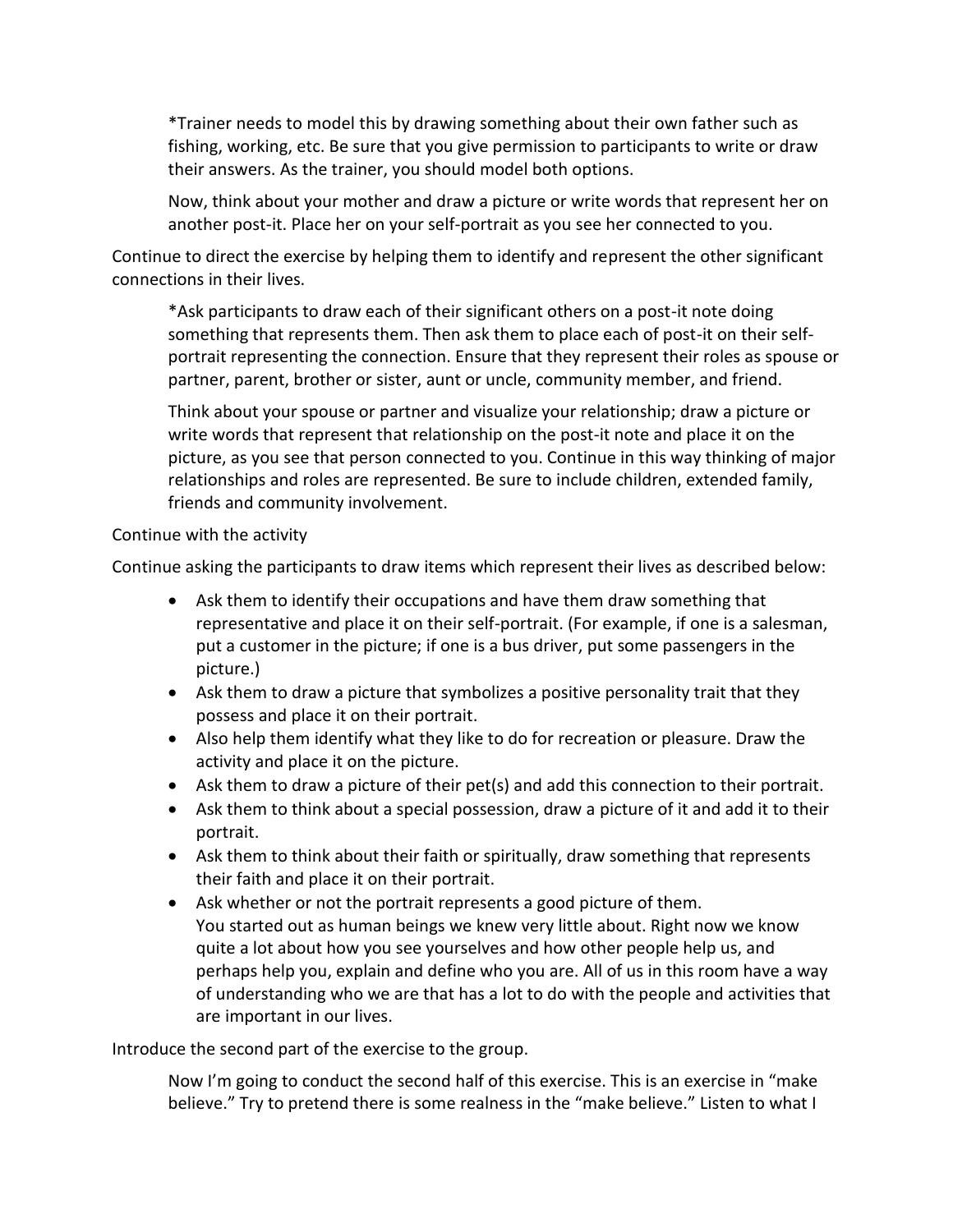am saying and think about how you are feelings. This part of the exercise is an example of the types and kinds of losses people experience.

Conduct the second part of the exercise by removing the connections from their self-portrait as a result of an expected loss or an unexpected loss.

• Examples of expected losses:

Your children have grown up and are leaving to pursue their ambitions. Remove your children from your self-portrait. Your parents have been growing very old. Your parents get Alzheimer's disease and have to be placed in a nursing home. Remove them from your self-portrait.

- Example of a loss of self-esteem: You made a serious error at work. It wasn't your fault, but as a result, you lose your job. Remove your job from your self-portrait.
- Example of a loss of health: You developed health problems and can no longer engage in your hobby or recreational activity. Remove it from your self-portrait.
- Examples of loss of significant people (try to use humorous as well as traumatic examples):

Your spouse/partner has a very special skill that is needed in Timbuktu, to save millions of people. They will be gone for five years and you can't go with them. Remove your spouse/partner from your self-portrait.

Your friend moved away because their job was transferred. Remove your friend from your self-portrait.

Your siblings, nieces and nephews, aunts and uncles have split the lottery and have taken a world cruise and leave you behind because you're too sick to go. Remove them from your self-portrait.

Examples of loss of identity:

Your community has been tragically hit by a flood and you lose all your possessions. Remove them from your self-portrait. As a result of the flood you no longer have a community in which be an active participant, so remove your community membership. Your pet ran away during the flood, so remove your pet from your self-portrait. You were hit on the head and lost the personality trait that you valued. Remove it from your self-portrait. Because of all your losses, you have lost your faith and spiritually. Remove it from your self-portrait.

Conclude the exercise by pointing out that everything is gone except for your name.

At this point, everyone and everything is gone. There is nothing in your life right now. (Pause) Now we have the human beings with whom we began.

Process the exercise with the group by asking these questions:

\*Ensure that you pause after each question to allow for a few responses. When you give directions, allow a moment or two so that people can follow through.

- How are you feeling right now?
- What has this experience been like for you?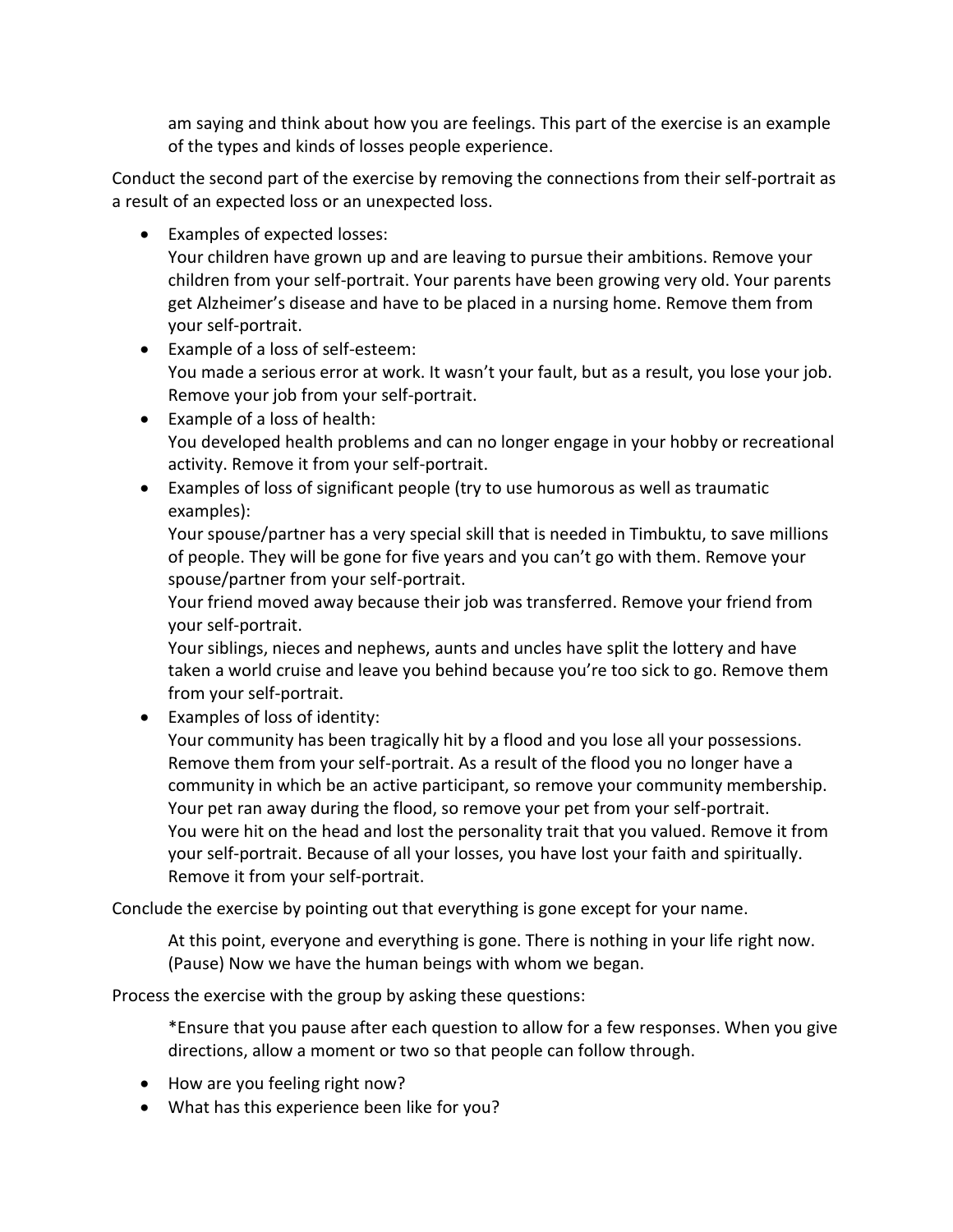- Is there anything you would like to say about what has happened in your world these last few minutes?
	- This was just a visualization which was very emotional and you expressed pain or humor, which can be a cover for pain.
- What is the first thing that you would like to restore?
- Take the post-it representing that connection and put it back in your self-portrait.
- What is the second thing?
- Replace that post-it now.
- Replace the rest of your connections.
- What are some feelings now that your connections have been replaced?

Summarize the exercise and introduce the discussion of the kinds of losses we experience.

We tend to define ourselves and other people by the important relationships and roles we have. Our life is structured by the activities we do within these relationships and roles. When there are losses of important people or roles, our sense of who we are, and the way others see us, can be seriously shaken. Our self-portrait was dramatic, but we know all people will experience significant losses in their lives

 Of the things that you lost, what do you think that a child entering foster care might lose?

\*Cover the following points in discussion:

- Parents
- Siblings
- Toys
- Friends
- Sports
- What can you do to help a child who has experienced loss?

\*Cover the following points in discussion:

- Listen to them talk
- Tell them it's okay to cry
- Allow the child to be sad
- Let the child visit past friends

Categories of losses (expected and unexpected).

People experience two categories of losses. Expected losses are that occur within normal life development. For instance, as one approaches late middle age, it can be expected that one's parents will soon pass away. It can also be expected that some males will lose their hair. Unexpected losses may include the loss of a sibling or child, a young child's loss of a parent, or a sudden illness.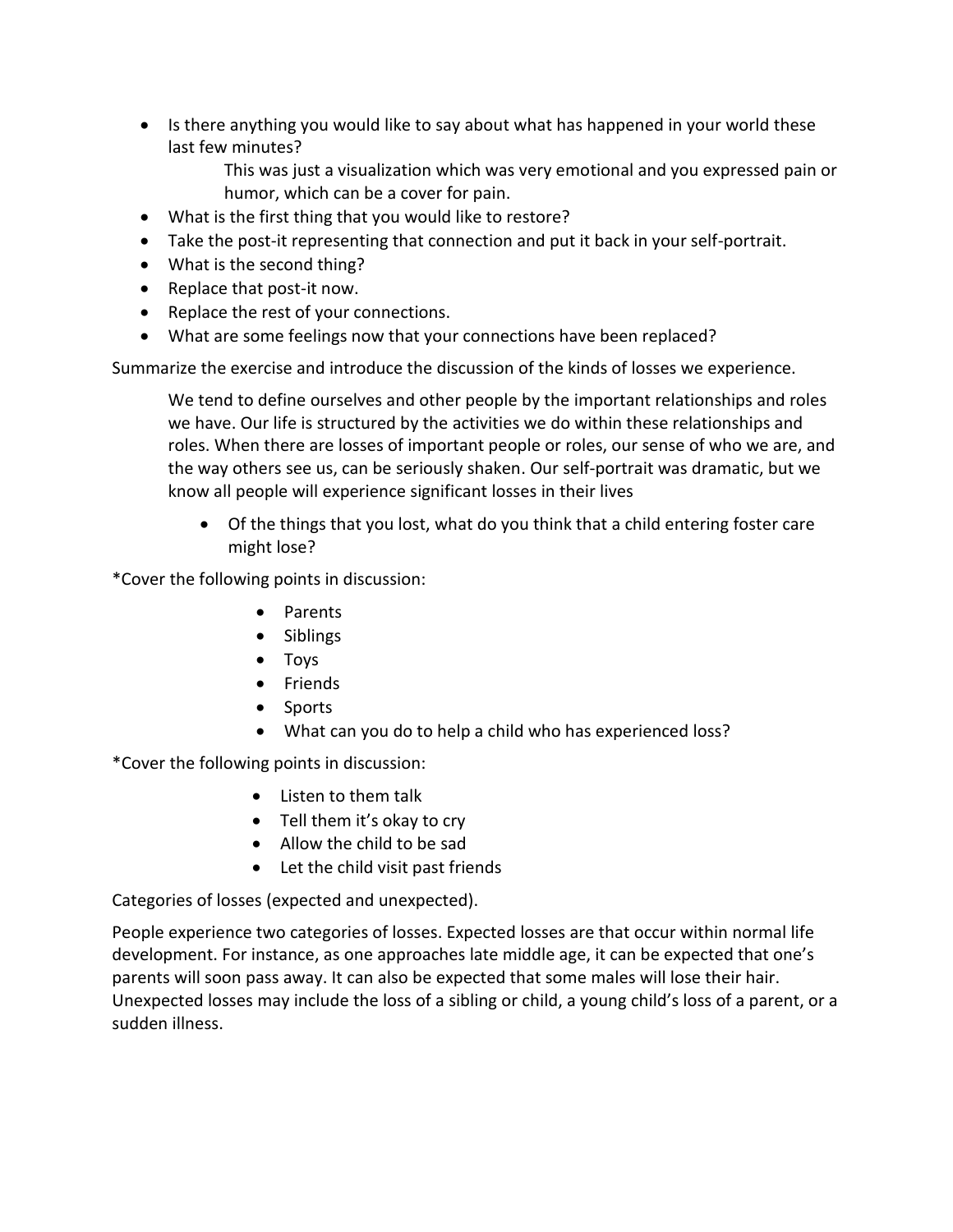Ask participants the following questions:

 Can you give an example from the self-portrait activity of losses that are an expected part of life?

\*Cover the following points that were relevant to the self-portrait activity:

- Loss of parents from old age
- Loss of children from the home when they grow up and move away
- Can you provide some examples that were not covered in the self-portrait activity?

\*Cover the following points in discussion:

- Children first attending school or leaving home for school
- Moving to a new location
- Graduation, marriages, new jobs
- Menopause, the loss of continued child-bearing ability
- Retirement, the loss of a job through aging
- The physical aging process
- Loss of spouse, family and friends in the normal aging process
- The loss of certain privileges and freedoms as we grow out of childhood
- Can you give an example from the self- portrait exercise of losses that are "unexpected" or not typical part of life?

\*Cover any of the following points that were relevant to the self-portrait activity:

- Illness
- $\bullet$  Injury
- Natural disaster
- Loss of job

\*Discuss other kinds of unexpected loss:

- Death of a parent at an early age
- Infertility
- Car accidents
- $\bullet$  Fire
- What are some differences between expected and unexpected losses in terms of how we may react to them?

\*Cover the following points about losses:

- Expected losses are shared by all human beings.
- There is usually a lot of support for expected losses, because we all sense that these are universal losses and we too will experience them
- Expected losses are considered "normal", and we may feel normal in our need to grieve.
- There are regrets but there is usually no great sense of blame or shame in experiencing expected losses.
- We are generally prepared by life for expected losses.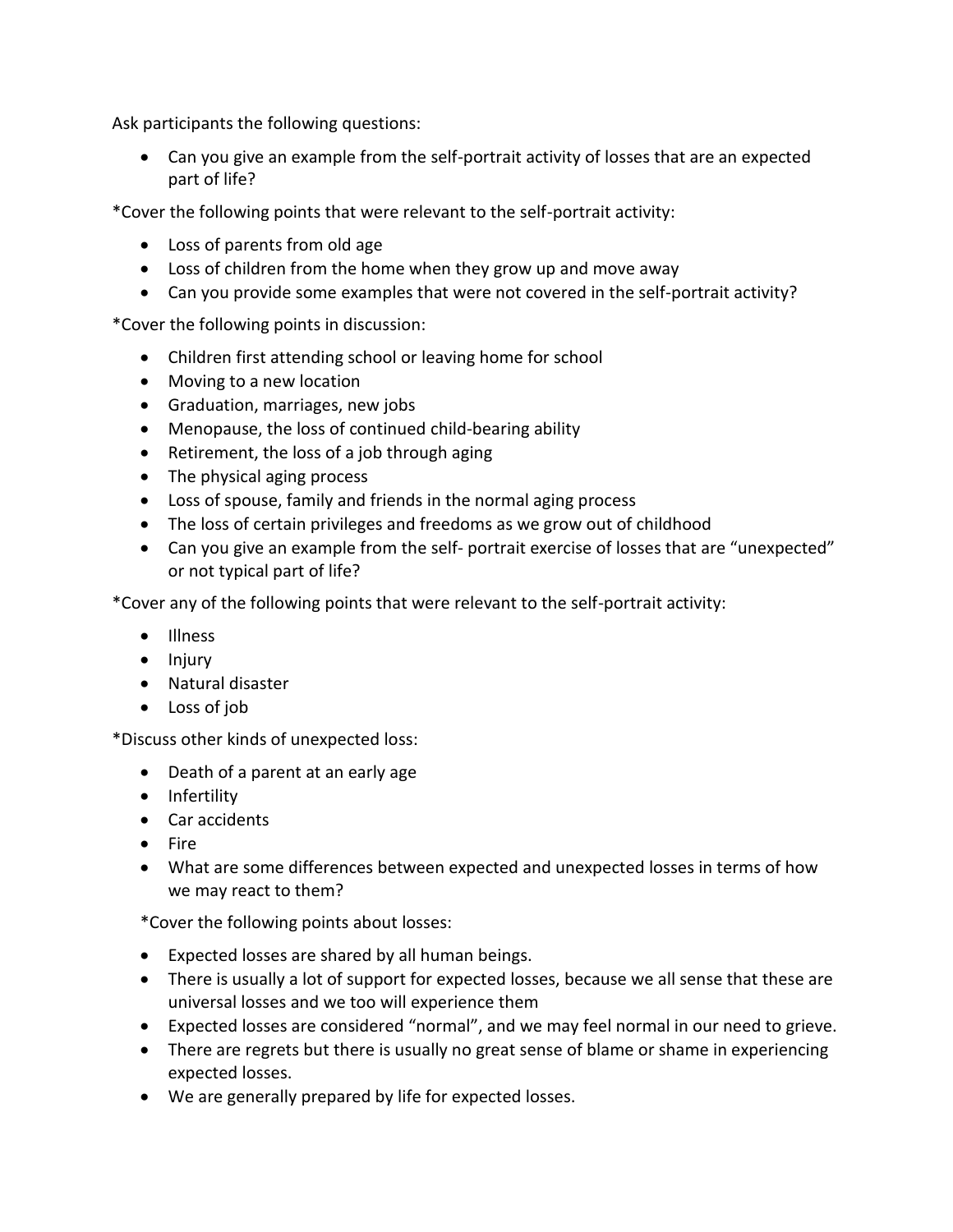\*Cover the following points about unexpected losses:

- We are usually unprepared for unexpected losses.
- Unexpected losses are not shared exactly the same by all human beings.
- For some kinds of unexpected losses, like infertility, or being an adopted person, there is little understanding or support from society about our need to grieve these losses.
- There is often a sense of personal shame or blame that can complicate unexpected losses.
- Unexpected losses are often not regarded as "normal losses" and this complicates our grieving process.
- What is it a challenge to deal with issues regarding separation, loss, and grieving?

\*Cover the following points:

- Separation, loss, and grief are painful experience to think about and talk about.
- We feel uncomfortable to be with children and adults who are sad and angry.
- Other people's grief can remind us of our own painful experiences, their pain can "trigger" our own sad memories and feelings.
- Our own painful experiences can help or hinder the way we respond to other's losses.
- We often feel unsure how to help other people with their pain.
- Dealing with painful losses can take a long time, sometimes a lifetime.

Type of losses within categories.

Besides thinking of loss as expected or unexpected, all the losses we have talked about fall into four sub-types.

First, there's loss of health, both physical and mental. For example, in the self-portrait, loss of health deprived you of an activity that is really important to you. But also, your job loss can cause financial problems, lack of health care, and a lot of emotional stress.

Second, there is the loss of a loved one, whether through death or leaving. Some people regard infertility as experience the loss of babies one could never have.

Third, there's the loss of self-esteem, when we feel shame or hurt. Some losses can combine all four types-such as job loss. Certainly self-esteem suffers from experienced job loss. In the same way, although a divorce may be mutually acceptable to both parties, it can represent a loss for both a person who has been in our life a long time and the loss of self-esteem.

Fourth, there is the loss of identity. Who we are and how we identify ourselves is a combination of our connections, environment and experiences. Our identity is like a three legged stool. If one of the legs were to be removed, such as our connections, the stool would fall over.

Help the participants understand why knowledge of loss is relevant to foster care.

Let's think about losses for children who need foster families and adoptive families. What are some of the reason that children come into foster care?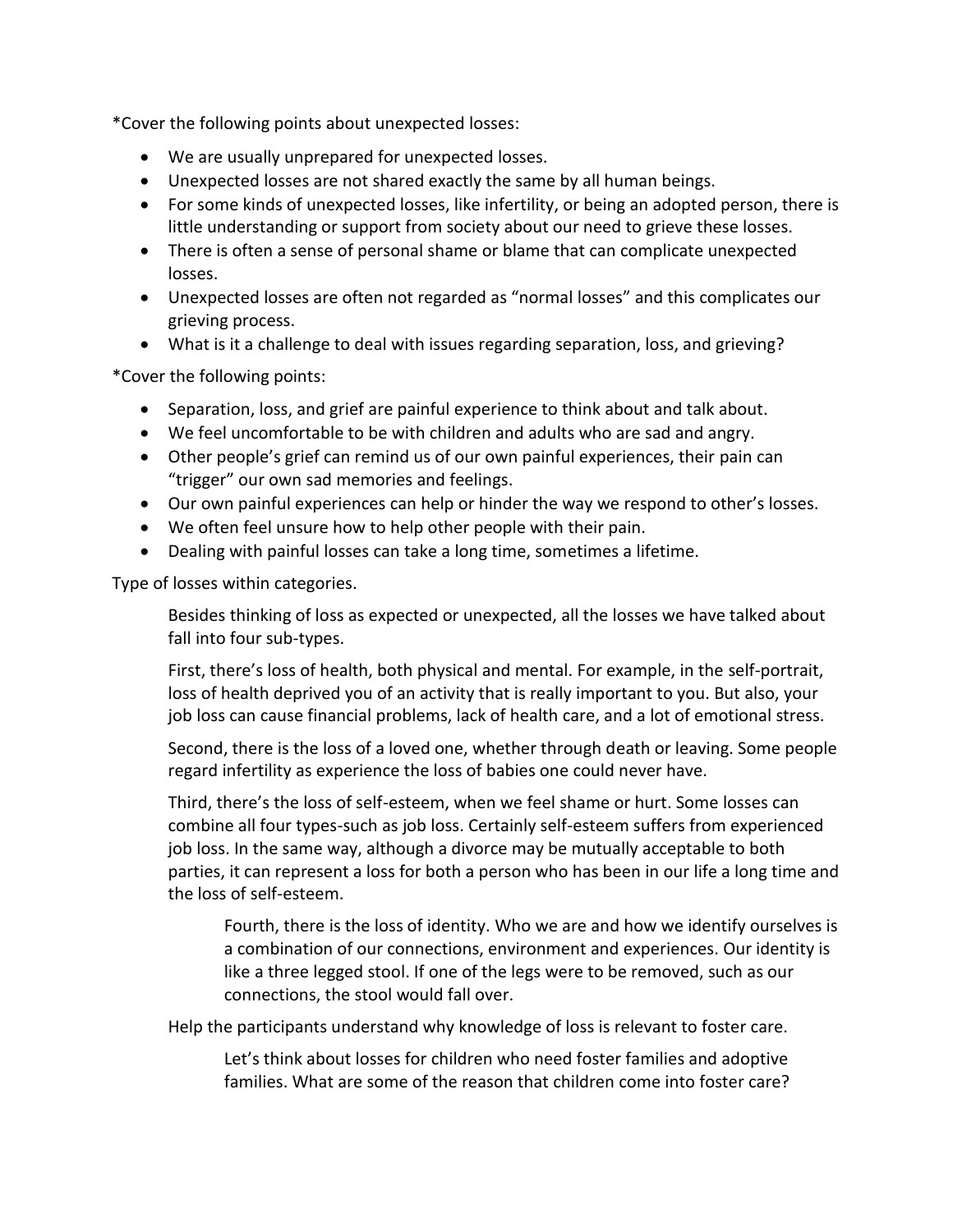Summarize the discussion. Ask the following:

- Are the reasons children come into care expected or unexpected losses?
- Which of these losses were unexpected?

Circumstances that bring children into care are usually unexpected losses. Sometimes the losses that bring children into foster care and adoption are multiple and serious.

Many children coming into care have experienced many losses in a considerably short period of time. They have often not had the time or help to process all of these losses. The job of foster parents and adoptive parents is to help the children deal with these losses.

Discuss the losses experienced by birth parents, foster parents, and adoptive parents.

Earlier we said that separation, loss, and grieving are part of the child protective services system – a shared experience for children, birth families, foster families, and adoptive families. Let's think about the kinds of losses the experience of foster care and adoption can mean for birth families, foster families, and adoptive families.

Ask participants to identify losses that birth families/ foster families/ adoptive families encounter when their children are in foster care. Record responses on a flip chart.

\*Cover the following in either activity you choose above:

- Loss of a child/children
- Loss of their home: loss of housing assistance because there are no longer children in the home
- Loss of their health: for example, drug addiction, AIDS
- Loss of their spouse, significant other: for example, when mother leaves a husband who has abused her child
- Loss of their self-esteem: our society sees people who neglect and abuse their children as horrible and worthless
- Loss of control, self-direction: for example, they must negotiate for contact with their children and they must meet agency expectations in a particular time frame.
- Now, identify some of the losses which foster families can encounter:

\*Cover the following points in either activity you choose above:

- Loss of family stability/constellation.
- Losses to their own children in assuming role of foster family and sibling to a child who may be very different and difficult to deal with.
- Loss of self-esteem: for example, children who do not respond to us, children who do not respond to us, children whose behavior is difficult to managed, children we feel we fail.
- Possible loss of status in the community: society is ambivalent in how values or regards foster families and adoptive families.
- Loss of important people: the child when he returns home, the child's other team members with whom we have worked so hard, such as caseworkers and therapists.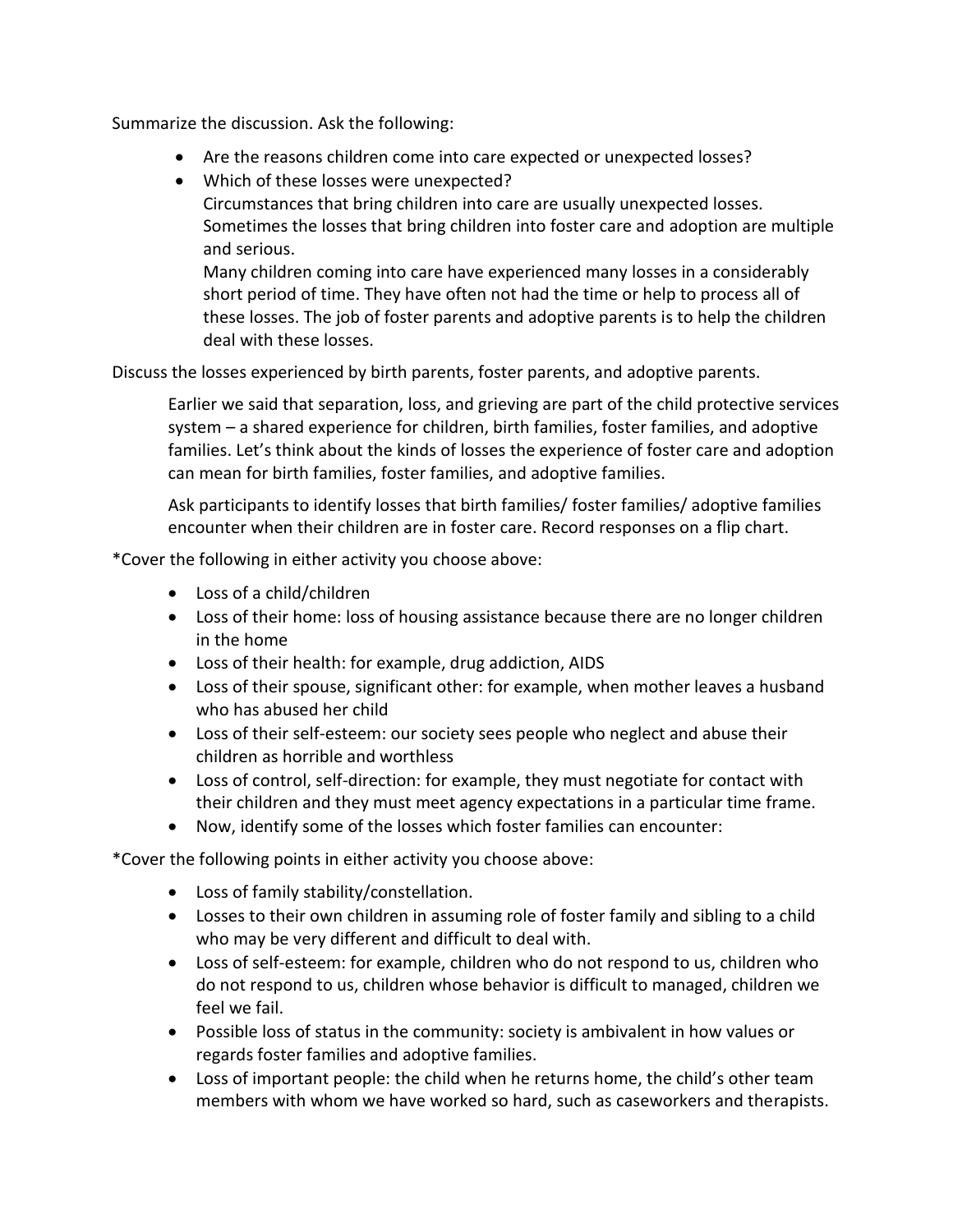- Losses to our own children and extended family when a foster child returns home or is placed in adoptive family.
- Loss of control: the agency and/or courts may make decisions on behalf of a child.
- Loss of privacy: example, when a family undergoes a particular stress, the agency and birth family share an interest/stake in the resolution of family problems.
- Can you now identify losses that adoptive families may encounter?

\*Cover the following points in either activity you choose above?

- Loss of the family experience as we expected it to be: if we are unable to have biological children
- Loss of exclusive parenting role in children's lives: Birth parents and/or foster parents are always an issue for children of adoption, through the various stages of their growth and development.
	- Loss of control in family development: the need to work with agencies and other team members to match a child and help the child and the family develop a mutual attachment.

Summarize the importance of why we are spending a session on separation, loss, and grief.

It seems apparent as we make our lists, that loss is a shared experience for all the adults and children involved in foster care and adoption. One of the basic components to the job of foster parents and adoptive parents is helping children with their losses.

Team members in the Child Protective Services system have to be able to be good "loss managers". This job of loss manager requires the ability and experience of dealing with our own losses in a healthy way. Being foster families and adoptive families requires being able to help children and sometimes their birth families deal with their losses, as well as being able to help ourselves with the inherent losses we and our families will experience in our role.

Introduce the discussion of the grieving process stages.

Having the willingness and ability to take on the role of foster parent or adoptive parent requires an understanding of how people grieve losses. It is important to understand that grief is a healthy thing. It is a process that we go through to heal the painful feelings of separation and loss.

There is a body of knowledge collected by people in the helping professions about the process most human beings go through in grieving a loss. Let's look at what is known about the way we grieve.

Introduce the Stages of Grief

Although adults and children can react differently to losses depending on a number of thing that we will talk about later, there is a progression of common reactions and common behaviors.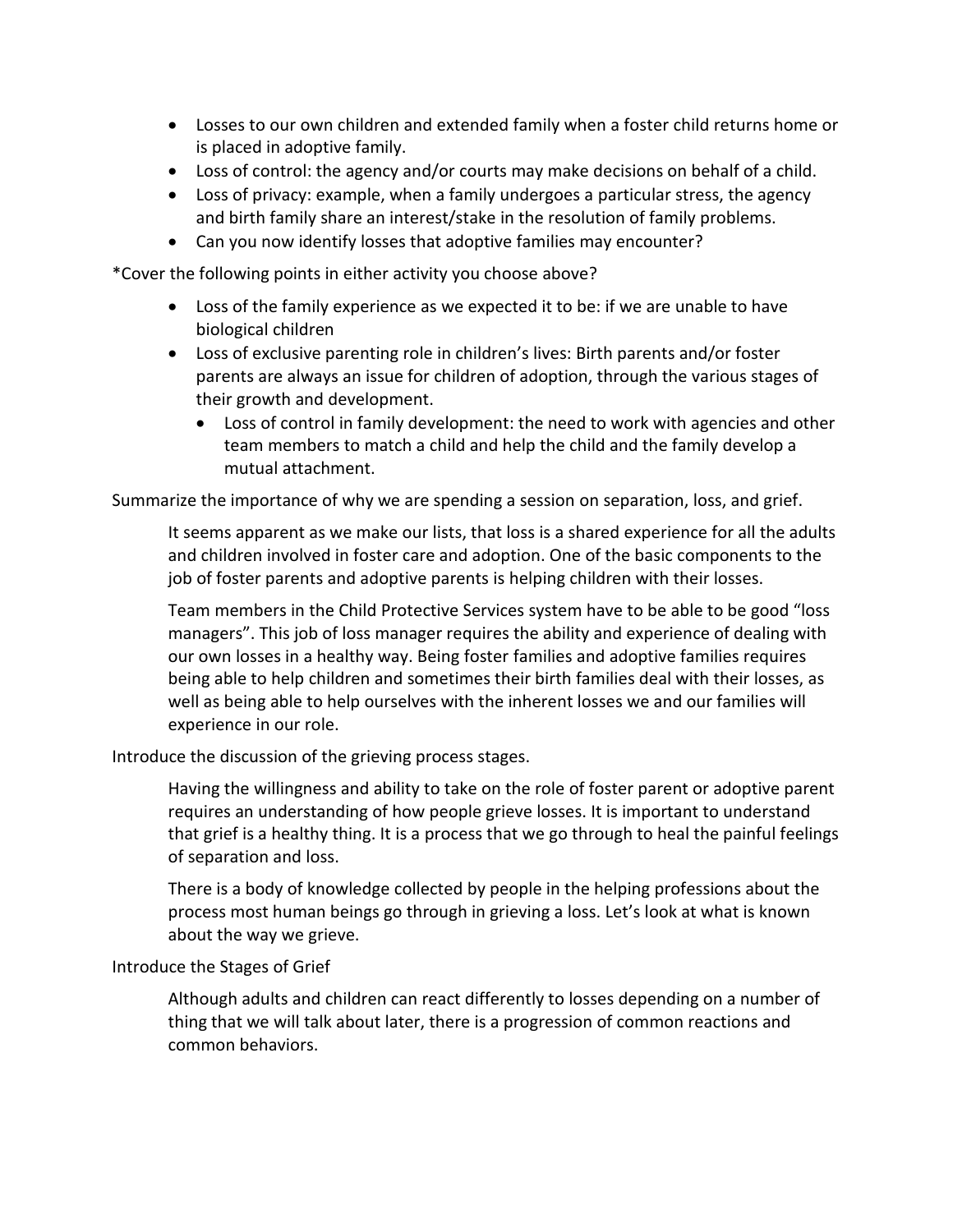The five stages of the grieving process are:

- Shock, Denial
- **•** Bargaining
- Acting Out/Anger
- Depression
- Understanding and Coping

Introduce a group discussion using the prepared flip chart of the Grieving Process.

We are going to have a discussion as we walk through the stages of grieving outlined on the chart.

In this exercise we are going to define each stage. I am going to offer examples of thoughts and behaviors typical at that stage. I am then going to offer an example of thoughts and behaviors typical of children in foster families or adoptive families, and give you an opportunity to provide some examples.

Define and provide an example from the first stage.

The first stage is Shock and denial. In this initial stage children and adults try to stop the loss from occurring or deny that the loss has occurred. This is often called the "honeymoon stage".

Some examples of indicators that a child is in the shock or denial stage include:

- Children who may sleep a lot;
- May develop upper respiratory or intestinal problems soon after entering care;
- Toddlers may walk around the house looking for their mother;
- Deny that they have been physically abused;
- Deny that they have been removed by seemingly not reacting to the separation, acting as if they are carefree;
- Continually ask to go home;
- Deny there is anything wrong;
- Turn to a fantasy world where hope still flickers that parents will reclaim them, thinking any day their family will come and take them home.

Define and provide examples from the second stage.

The second stage is bargaining. In some ways we feel that we can make a deal and make the situation go away. We feel there must be some atonement, some action we can do to forestall the threat of what is happening. There are often many feelings of guilt connected with the bargaining stage.

An example of bargaining is when someone says, "Please God, if you make my mother well, I'll stop smoking."

Provide examples of how children "bargain" by presenting the "no-good hypothesis."

Children in the bargaining stage of managing the losses associated with placement being to ask the question, "Why am I here?" Most children seek the answer to that question in what has been called the "no-good hypothesis" The child may think: I am no good,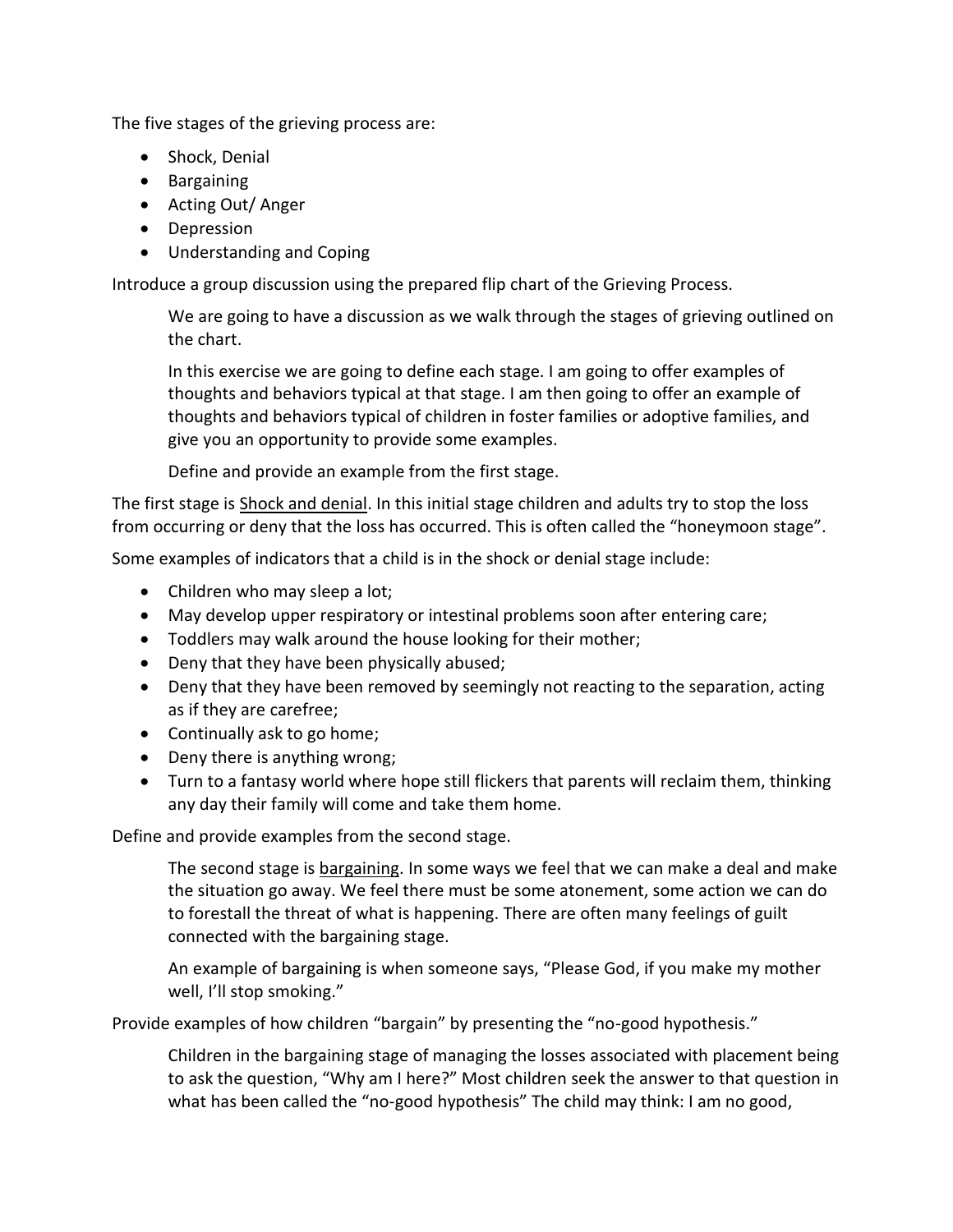something is terribly wrong with me, and that is why I got beaten or I got taken away from my family. The child begins to try to figure out the specific badness which led to his mistreatment and rejection by his family. For instance, Vernon in the video might have felt that his failure at school shamed his mother so she no longer wanted to keep him. He could then "bargain" that he would do better in school if only he could go home. Generally, children tend to consider whatever issues they are dealing with in their growing up stage as the probable cause of their separation and loss – they were too independent, they didn't toilet train, they fought with their siblings, they were too clingy, they didn't meet an expectation, etc.

Some older children have an alternative form of the "No good hypothesis." They think that their parents are bad but still hope they will take them back. Their bargaining takes the form, "I am willing to forgive and forget all the pain they have caused if only they will take me home again."

The third form of the "no good hypothesis" is when the child sees neither himself nor his parents at fault, but rather the trouble is from some caseworker, teacher, or foster or adoptive parents that took them away – "If only I can get another caseworker I know I'll be able to go home."

Define and provide an example of the third stage.

The third stage is acting out which is anger turned outward. People express angry, hostile behaviors. At this stage comes the realization that the loss has in fact occurred and it cannot be undone.

Although some children do, it is very hard for children to express their anger at separation and placement directly at their parents. Birth parents remain the focus of both positive as well as negative feelings. It is easier to make foster parents or adoptive parents angry than to direct anger and negative behaviors toward birth families. If angry feelings can be expressed and managed in a helpful way, it gives children the opportunity to get out of the "no good" hypothesis.

Some examples of behavior from this stage include:

- Inability to get along with peers
- Disruptive behavior
- Running away
- Destroys property
- Verbal expressions of anger
- Hurt themselves and other children
- Anger directed towards foster parents

Ask participants if they can provide examples of angry behavior they either saw or heard about regarding children in the video.

Define and provide an example of the fourth stage.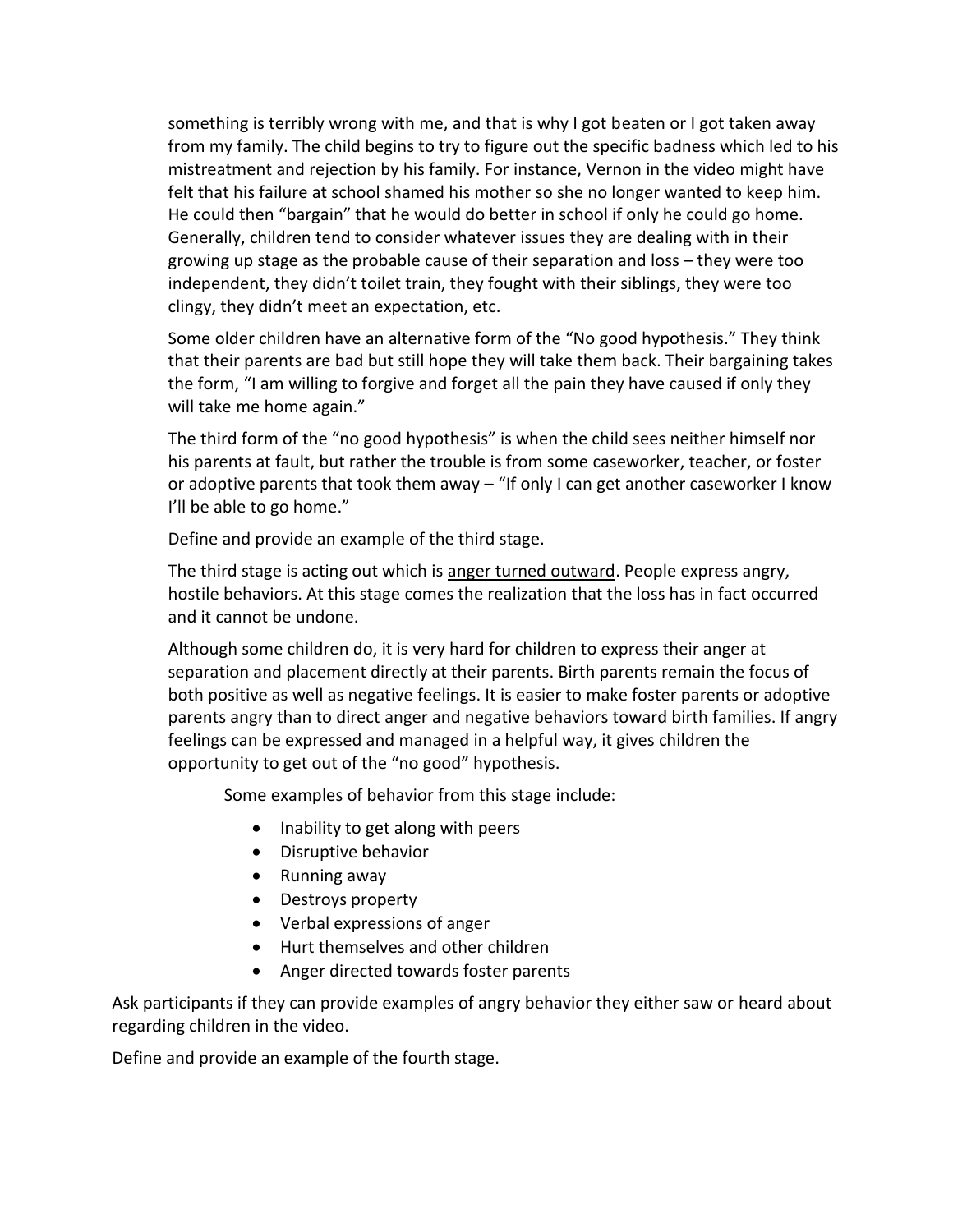Just as the third stage is based on anger, the fourth stage is also. But the focus of the anger in the fourth stage is turned inward. Anger turned inward is usually referred to as depression. As you see from the chart there is some moving back and forth between these opposite behaviors because they have the same feeling basis.

When Nathan's mother died his father had an increase in his drinking and was unable to care for himself or Nathan. This behavior was an example of depression.

The understanding and coping stage is the beginning of managing the powerful feelings of grief. People can understand in a more realistic way, according to their age, abilities, and their emotional development, what happened to them and why it happened.

When people reach an understanding of their losses they are able to express, again depending on their age and abilities, why they feel ashamed, guilty, mad, sad, or glad. Children begin to let go of the "no good hypothesis." Coping allows more energy to apply to the tasks of life, and there is a sense of hope for the future.

When adults and children have been successful at grieving their losses they are often in a position to help other people with managing loss.

Children in family foster care and children who have been adopted will be affected by their losses. They need foster parents and adoptive parents who can help them grieve. They may also need to overcome the developmental losses caused by their multiple losses or by getting stuck in the grieving process.

People who are successful in completing the pathway through the grieving process are often able to use their awareness and skill to help other people grieve. These people are experienced "loss managers." Children in family foster care and adoption need "loss managers" to help them on the pathway through the grieving process. Also, many adolescent children express a desire to help others who are experiencing loss similar to our own.

Provide participants with information about how someone can get "stuck" in one of the stages of grieving.

Progress through the grieving process means that people move through the stages. But sometimes there is a step back along the way. Some people get stuck in a stage for a long time, sometimes forever.

> \*Has anyone in the group has known someone who was stuck in a stage? How did you know? (For example, years later they are still talking about their exhusband, divorce.)

These stages of grief do not happen to everyone in exactly the same order. There is not always a clear beginning or a clear ending to grief work. But most people go through each of these stages in one way or another. Because of limited intellectual and emotional abilities to